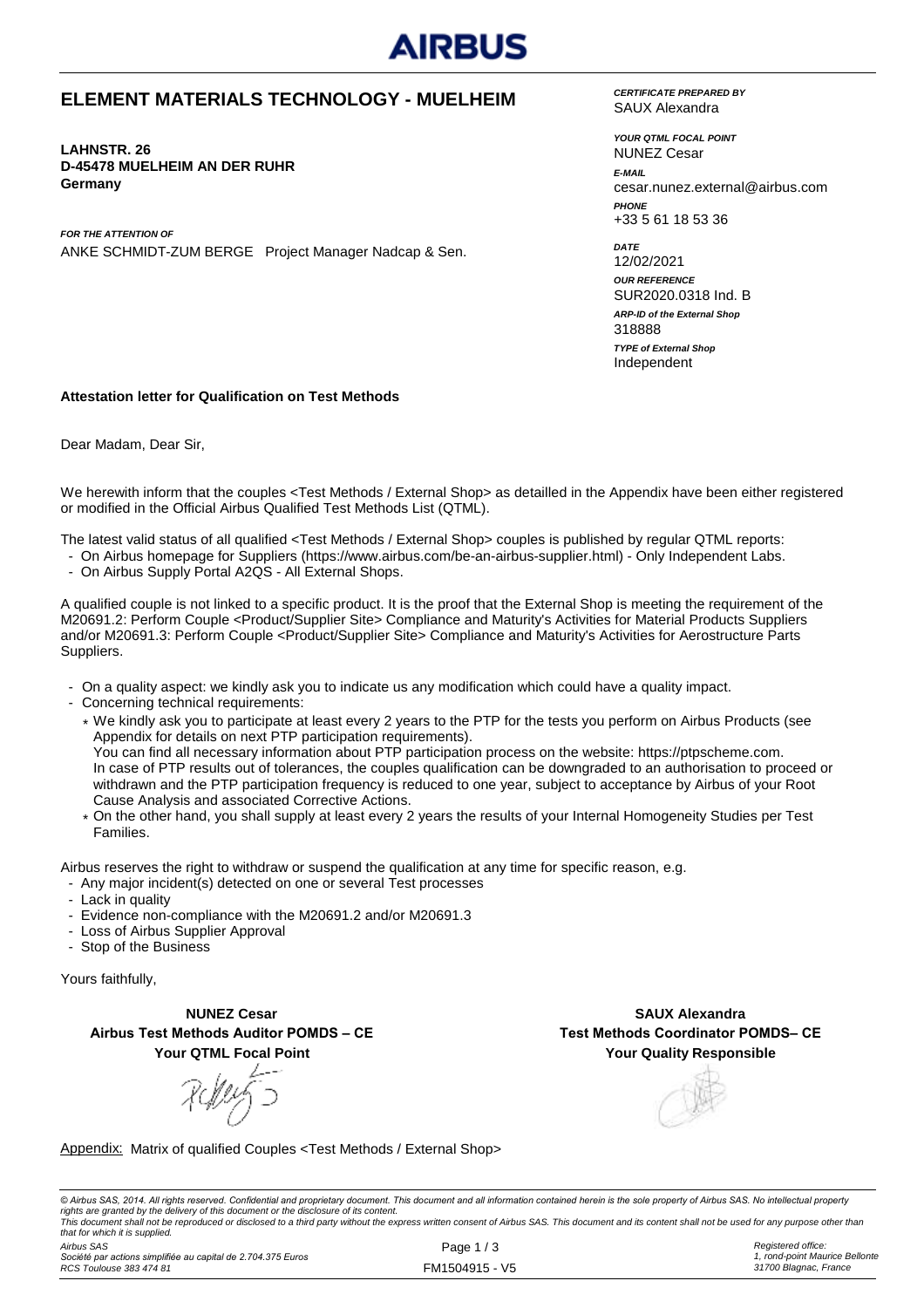# **AIRBUS**

## **APPENDIX: Matrix of qualified Couples <Test Methods / External Shop>**

### **We hereby declare the External Shop: ELEMENT MATERIALS TECHNOLOGY - MUELHEIM**

LAHNSTR. 26 D-45478 MUELHEIM AN DER RUHR Germany

*CERTIFICATE PREPARED BY* SAUX Alexandra *DATE* 12/02/2021 *OUR REFERNCE* SUR2020.0318 Ind. B

318888 Independent *ARP-ID of the External Shop TYPE of External Shop*

**Qualified or Authorised to proceed for the following Test processes:**

| <b>Test</b><br>Standard(s) *   | <b>Test label</b>                                                                                                                                                                                                                                                                                                                                                                                                                                                                             | Complex. | Qualif.<br><b>Status</b>      | <b>Next PTP</b><br>part. ** | QCS Ref.                     | Remark                                               |
|--------------------------------|-----------------------------------------------------------------------------------------------------------------------------------------------------------------------------------------------------------------------------------------------------------------------------------------------------------------------------------------------------------------------------------------------------------------------------------------------------------------------------------------------|----------|-------------------------------|-----------------------------|------------------------------|------------------------------------------------------|
| ASTM B557                      | Tension Testing Wrought and Cast<br>Aluminum- and Magnesium-Alloy<br>Products                                                                                                                                                                                                                                                                                                                                                                                                                 | Low      | Qualified with<br>limitations | 2021                        |                              | <b>Without Young Modulus</b>                         |
| ASTM E10                       | Standard Test Method for Brinell<br><b>Hardness of Metallic Materials</b>                                                                                                                                                                                                                                                                                                                                                                                                                     | Low      | Qualified                     | 2021                        |                              | Al, Fe, Cu, Ti, Ni alloys                            |
| <b>ASTM E1077</b>              | Standard test methods for estimating<br>the depth of decarburization of steel<br>specimens                                                                                                                                                                                                                                                                                                                                                                                                    | Low      | Qualified                     |                             | Fe alloys                    |                                                      |
| ASTM E112                      | Determining average grain size                                                                                                                                                                                                                                                                                                                                                                                                                                                                | Low      | Qualified                     | 2021                        |                              | Fe, Cu alloys                                        |
| <b>ASTM E18</b>                | <b>Standard Test Methods for Rockwell</b><br><b>Hardness of Metallic Materials</b>                                                                                                                                                                                                                                                                                                                                                                                                            | Low      | Qualified                     | 2022                        |                              | Al, Fe, Cu, Ti, Ni alloys                            |
| <b>ASTM E21</b>                | Standard test methods for elevated<br>temperature tension tests of metallic<br>materials                                                                                                                                                                                                                                                                                                                                                                                                      | Low      | Qualified with<br>limitations | 2021                        |                              | Al, Fe, Ni, Ti alloys<br>Without Young's Modulus     |
| ASTM E290                      | Bend testing of material for ductility                                                                                                                                                                                                                                                                                                                                                                                                                                                        | Low      | Qualified                     |                             | Al, Fe, Ni, Ti alloys        |                                                      |
| <b>ASTM E3</b>                 | Standard guide for preparation of<br>metallographic specimens                                                                                                                                                                                                                                                                                                                                                                                                                                 | Low      | Qualified                     |                             |                              | Al, Cu, Fe, Ni, Ti alloys                            |
| ASTM E340                      | Macroetching metals and alloys                                                                                                                                                                                                                                                                                                                                                                                                                                                                | Low      | Qualified                     |                             |                              | Fe alloys                                            |
| ASTM E384                      | Microindentation hardness of materials                                                                                                                                                                                                                                                                                                                                                                                                                                                        | Low      | Qualified                     | 2021                        |                              | Fe alloys                                            |
| ASTM E407                      | Microetching metals and alloys                                                                                                                                                                                                                                                                                                                                                                                                                                                                | Low      | Qualified                     |                             |                              | Al, Cu, Fe, Ni, Ti alloys                            |
| ASTM E45                       | Determining the inclusion content of<br>steel                                                                                                                                                                                                                                                                                                                                                                                                                                                 | Low      | Qualified with<br>limitations | 2022                        | Methods A and D<br>Fe alloys |                                                      |
| ASTM E8                        | Tension testing of metallic materials                                                                                                                                                                                                                                                                                                                                                                                                                                                         | Low      | Qualified with<br>limitations | 2021                        |                              | Al, Cu, Fe, Ni, Ti alloys<br>Without Young's Modulus |
| ASTM E92                       | <b>Vickers Hardness and Knoop</b><br><b>Hardness of Metallic Materials</b>                                                                                                                                                                                                                                                                                                                                                                                                                    | Low      | Qualified                     | 2021                        |                              | Al, Fe, Cu, Ti, Ni alloys                            |
| EN 2002-1                      | Tensile testing at ambient temperature                                                                                                                                                                                                                                                                                                                                                                                                                                                        | Low      | Qualified with<br>limitations | 2021                        |                              | Without Young's Modulus                              |
| ISO 148-1<br>(low temp.)       | Charpy pendulum impact test (low<br>temperature)                                                                                                                                                                                                                                                                                                                                                                                                                                              | Low      | Qualified                     | 2021                        |                              | Al, Fe, Ni, Ti alloys                                |
| ISO 148-1<br>(room temp.)      | Charpy pendulum impact test (ambient<br>temperature)                                                                                                                                                                                                                                                                                                                                                                                                                                          | Low      | Qualified                     | 2022                        |                              | Al, Fe, Ni, Ti alloys                                |
| that for which it is supplied. | © Airbus SAS, 2014. All rights reserved. Confidential and proprietary document. This document and all information contained herein is the sole property of Airbus SAS. No intellectual property<br>rights are granted by the delivery of this document or the disclosure of its content.<br>This document shall not be reproduced or disclosed to a third party without the express written consent of Airbus SAS. This document and its content shall not be used for any purpose other than |          |                               |                             |                              |                                                      |

*Airbus SAS Société par actions simplifiée au capital de 2.704.375 Euros RCS Toulouse 383 474 81*